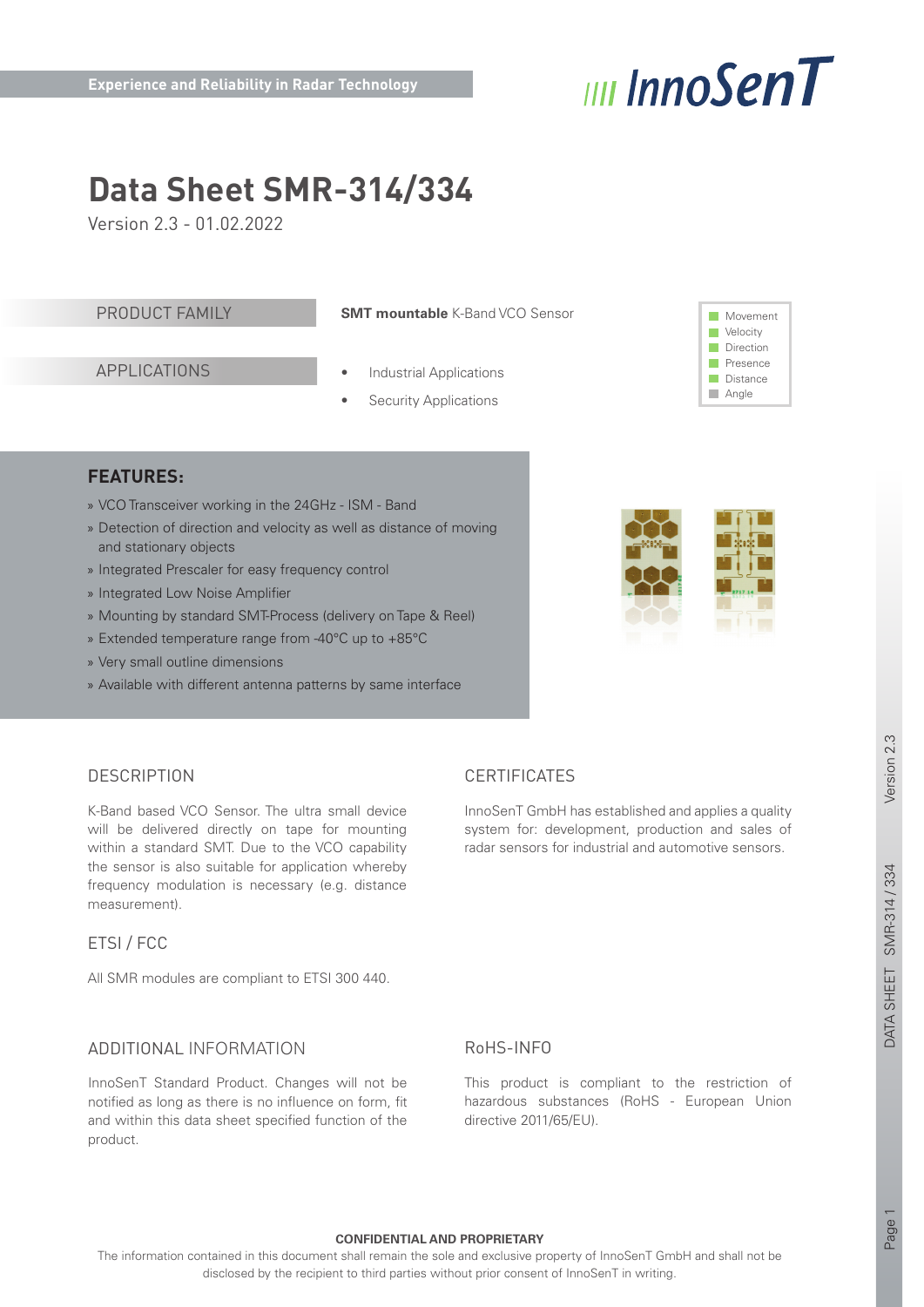

# PARAMETERS

| PARAMETER                           | <b>CONDITIONS</b>                                                           | SYMBOL                                         | <b>MIN</b> | <b>TYP</b> | <b>MAX</b> | <b>UNITS</b> |
|-------------------------------------|-----------------------------------------------------------------------------|------------------------------------------------|------------|------------|------------|--------------|
|                                     |                                                                             |                                                |            |            |            |              |
| Radar                               |                                                                             |                                                |            |            |            |              |
| VCO frequency range                 |                                                                             | $f_{\text{VCO}}$                               | 24.050     |            | 24.250     | GHz          |
| Tuning voltage                      | to cover VCO frequency range                                                | $\rm V_{\rm tune}$                             | 0.7        |            | 2.5        | $\vee$       |
| VCO tuning sensitivity              | within VCO frequency range                                                  | $\rm K_{\rm VCO}$                              |            | 720        | 2000       | MHz/V        |
| output power (EIRP)                 |                                                                             | $\mathsf{P}_{\mathsf{out}}$                    |            |            | 20         | dBm          |
| IF output DC-Offset                 |                                                                             | $\mathsf{IF}_{\mathsf{1/2\_DC}\text{-offset}}$ | 1.4        | 1.8        | 2.2        | V            |
| IF-Bandwidth (-3dB)                 |                                                                             | $\mathsf B$                                    | 0          |            | 1M         | Hz           |
| signal level                        | <b>SMR - 314</b>                                                            | $IF_{1/2-SMR-314}$                             | 60         |            | 250        | µVrms        |
| $(RCS = 0.5m2 \tQ 5m)$              | <b>SMR - 334</b>                                                            | $IF_{1/2-SMR-334}$                             | 120        |            | 360        | µVrms        |
| noise level                         | 100Hz1kHz                                                                   | $\mathsf{N}_{\scriptscriptstyle{1/2}}$         |            |            | 20         | µVrms        |
| quadrat. phase imbalance            |                                                                             | $\boldsymbol{\epsilon}_{_{\rm p}}$             | $-25$      |            | 25         | $\circ$      |
| overall gain                        | <b>SMR - 314</b>                                                            | $G_{_{\textrm{OA - SMR-314}}}$                 |            | 24         |            | dB           |
| (conversion gain + antenna<br>gain) | <b>SMR - 334</b>                                                            | $G_{OA-SMR-334}$                               |            | 29         |            |              |
|                                     |                                                                             |                                                |            |            |            |              |
| Power supply                        |                                                                             |                                                |            |            |            |              |
| supply voltage                      |                                                                             | $\mathsf{V}_{\mathsf{CC}}$                     | 3.2        | 3.3        | 3.4        | V            |
| supply current                      |                                                                             | $I_{\rm CC}$                                   |            | 47         | 57         | mA           |
| <b>Frequency Divider</b>            |                                                                             |                                                |            |            |            |              |
| Prescaler division ratio            | $V_{CC\_PTAT} = 0 V$ ,                                                      | $\mathsf{D}_{\textsf{DIV}}$                    | 16         |            |            |              |
|                                     | $V_{\text{CC\_PTAT}} = 3.3 \text{ V}$                                       | $\mathsf{D}_{\mathsf{DIV}}$                    |            | 8192       |            |              |
| Prescaler output voltage            | Peak to peak voltage<br>Terminated with<br>$50\Omega D_{\text{DIV}} = 8192$ | $V_{\text{DIV}}$                               | 60         | 120        | 260        | mV           |
| Prescaler supply voltage            |                                                                             | $\rm V_{\rm CC\_DIV}$                          | 3.2        | 3.3        | 3.4        | $\vee$       |
| Prescaler supply current            |                                                                             | $I_{\text{CC\_DIV}}$                           |            | $19$       |            | $mA$         |
| <b>Environment</b>                  |                                                                             |                                                |            |            |            |              |
| operating temperature               |                                                                             | $T_{\rm OP}$                                   | $-40$      |            | $+85$      | $^{\circ}C$  |
| storage temperature                 |                                                                             | ${\mathsf T}_{\text{STG}}$                     | -40        |            | $+85$      | $^{\circ}$ C |
| <b>Mechanical Outlines</b>          |                                                                             |                                                |            |            |            |              |

| outline dimensions | I compare to schematic on page 4 | height<br>length<br>width | 15.0 | mm |
|--------------------|----------------------------------|---------------------------|------|----|
|--------------------|----------------------------------|---------------------------|------|----|

#### **CONFIDENTIAL AND PROPRIETARY**

The information contained in this document shall remain the sole and exclusive property of InnoSenT GmbH and shall not be disclosed by the recipient to third parties without prior consent of InnoSenT in writing.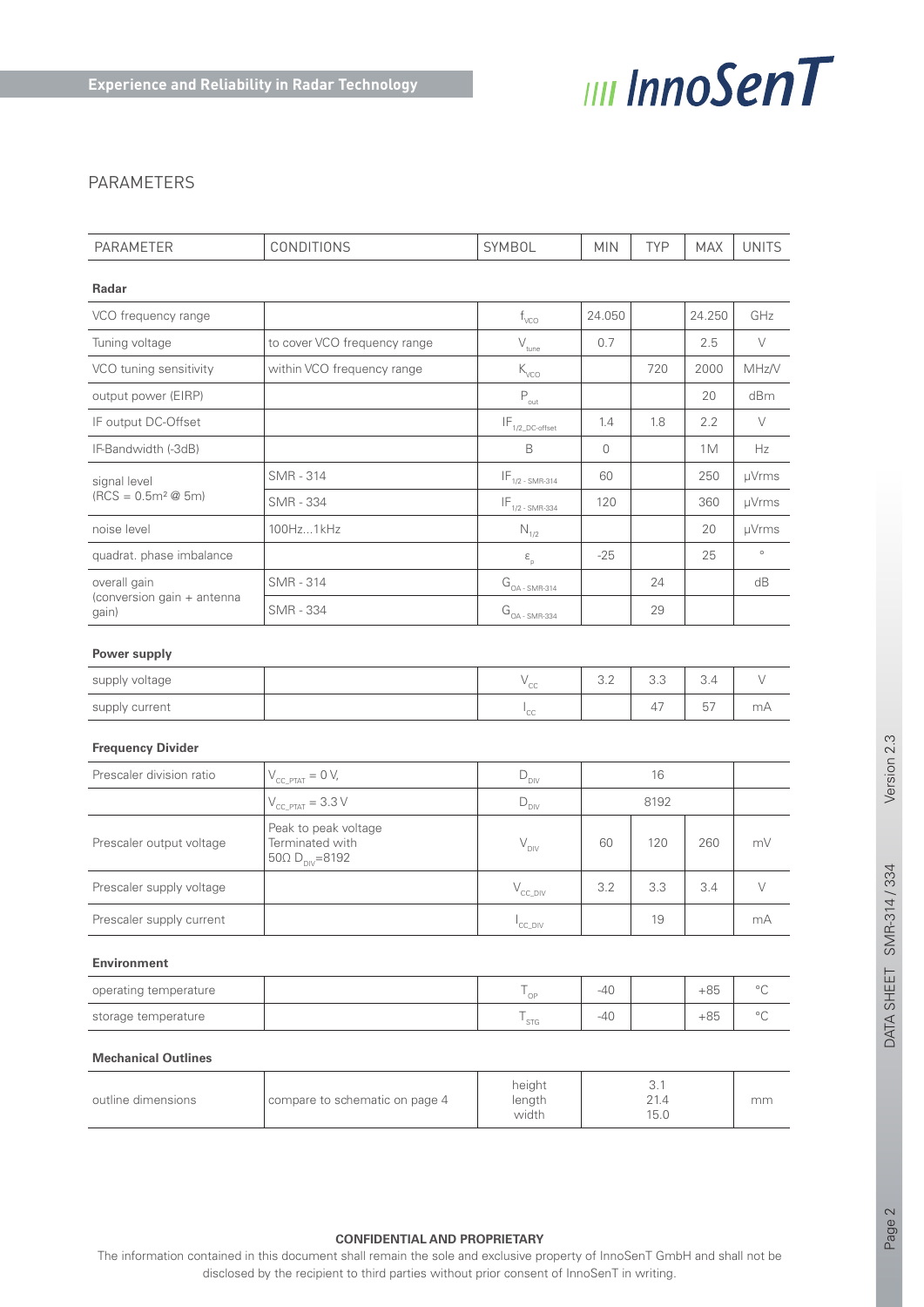

# ANTENNA PATTERN

System Pattern SMR-314:



| system pattern (-10dB) | azimuth   | system_az | 101<br>∠ |  |
|------------------------|-----------|-----------|----------|--|
|                        | elevation | system_el | 111      |  |

System Pattern SMR-334:



#### **CONFIDENTIAL AND PROPRIETARY**

The information contained in this document shall remain the sole and exclusive property of InnoSenT GmbH and shall not be disclosed by the recipient to third parties without prior consent of InnoSenT in writing.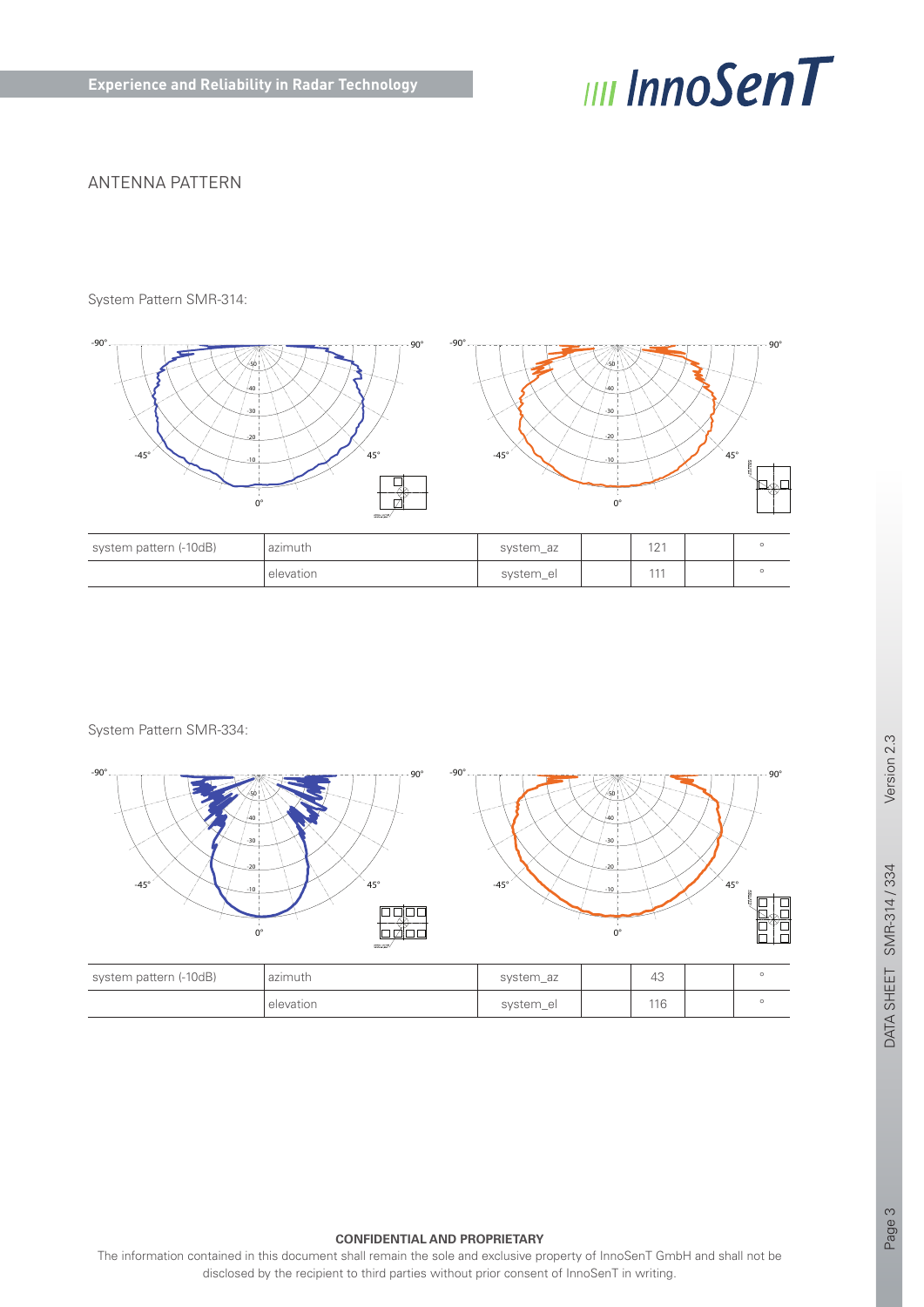

# OUTLINE DIMENSIONS



| u.<br>E |   |
|---------|---|
| $\Box$  |   |
| Ō       | ∢ |

| <b>VALUES</b> | <b>DESCRIPTION</b>                                              | <b>DIMENSIONS</b>     |
|---------------|-----------------------------------------------------------------|-----------------------|
| А             | hole width                                                      | $1.0~(\pm 0.1)$ mm    |
| B             | SMT Pad depth                                                   | $0.6 (+0 - 0.1)$ mm   |
| C             | SMT Pad width                                                   | $1.5~(\pm 0.05)$ mm   |
| D             | Pin Pitch                                                       | $2.0 \ (\pm 0.05)$ mm |
| Е             | hole depth                                                      | $0.2~(\pm 0.1)$ mm    |
| F             | distance from center of pin 1 to board edge $(3.0 \pm 0.25)$ mm |                       |

# INTERFACE

The sensor provides solder pads for SMT mounting.

| PIN# | <b>DESCRIPTION</b>    | IN/OUT | COMMENT                               |
|------|-----------------------|--------|---------------------------------------|
|      | $V_{\text{CC\_DIV}}$  | input  | supply voltage divider                |
| 2    | div out               | output | divider output                        |
| 3    | IF <sub>1</sub>       | output | signal I(nphase)                      |
| 4    | IF <sub>2</sub>       | output | signal Q(adrature)                    |
| 5    | enable*               | input  | TX output power enable (active high)  |
| 6    | <b>GND</b>            | input  | analog ground                         |
| 7    | $\rm V_{\rm CC}$      | input  | supply voltage                        |
| 8    | $V_{\text{CC\_PTAT}}$ | input  | divider ratio setting $(3.3V = 8192)$ |
| 9    | $\rm V_{\rm tune}$    | input  | tuning voltage (0.72.5V)              |
| 10   | <b>GND</b>            | input  | analog ground                         |

\*the enable has no influence on current consumption but reduces the TX output power by about 30dB. enable pin off: 0 - 0.8V enable pin on: 2 - 3.3V

The information contained in this document shall remain the sole and exclusive property of InnoSenT GmbH and shall not be disclosed by the recipient to third parties without prior consent of InnoSenT in writing.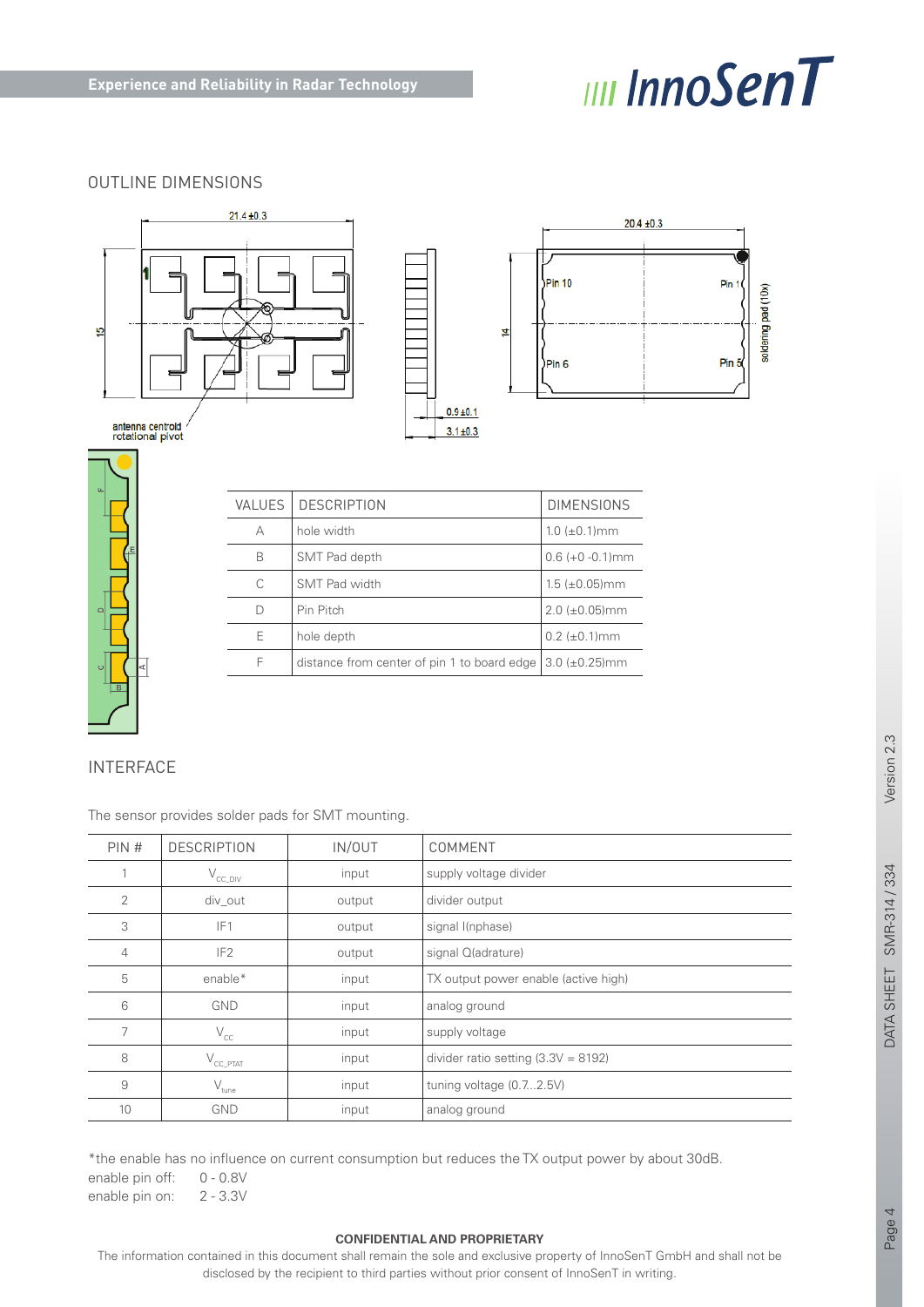

# SMT GUIDELINES

The SMR device is 100% Pb-free. Therefore, Pb-free solder paste with a Pb-free re flow profile is recommended. Do not use solder paste with active or acid-based flux. To avoid submerging the device in the solder paste, the placement height (Z) of the device on the pick-and-place equipment should be controlled carefully. Optimally, the Z height should be set at one-half the printed solder paste height. Maintaining board flatness (coplanarity) is important in keeping the Z height under control.

If possible use a pick-and-place machine with a visions-alignment system for proper centering on the PCB.

For the soldering process we recommend the following:

- For optimum results the reflow oven should have nitrogen purge (we recommend 1000ppm)
- To avoid damage during assembly solder re flow attachment, follow the guidelines in IPC/JEDEC J-STD-020D.1. The device is qualified at 260 °C re flow. The following figure shows a typical temperature profile for Pb-free (Sn-Ag-Cu or Sn-Ag) solder and the corresponding critical re flow parameters.
- Assemble the SMR within 5 days after opening the packing
- Not assembled SMR must be dried for 500h at 40 degree Celsius; 1% r.H. before repacking in a dry pack.



#### PACKAGE FOOTPRINT

Recommended Footprint and Stencil Layout



Recommended stencil thickness 225um

#### **CONFIDENTIAL AND PROPRIETARY**

The information contained in this document shall remain the sole and exclusive property of InnoSenT GmbH and shall not be disclosed by the recipient to third parties without prior consent of InnoSenT in writing.

Page 5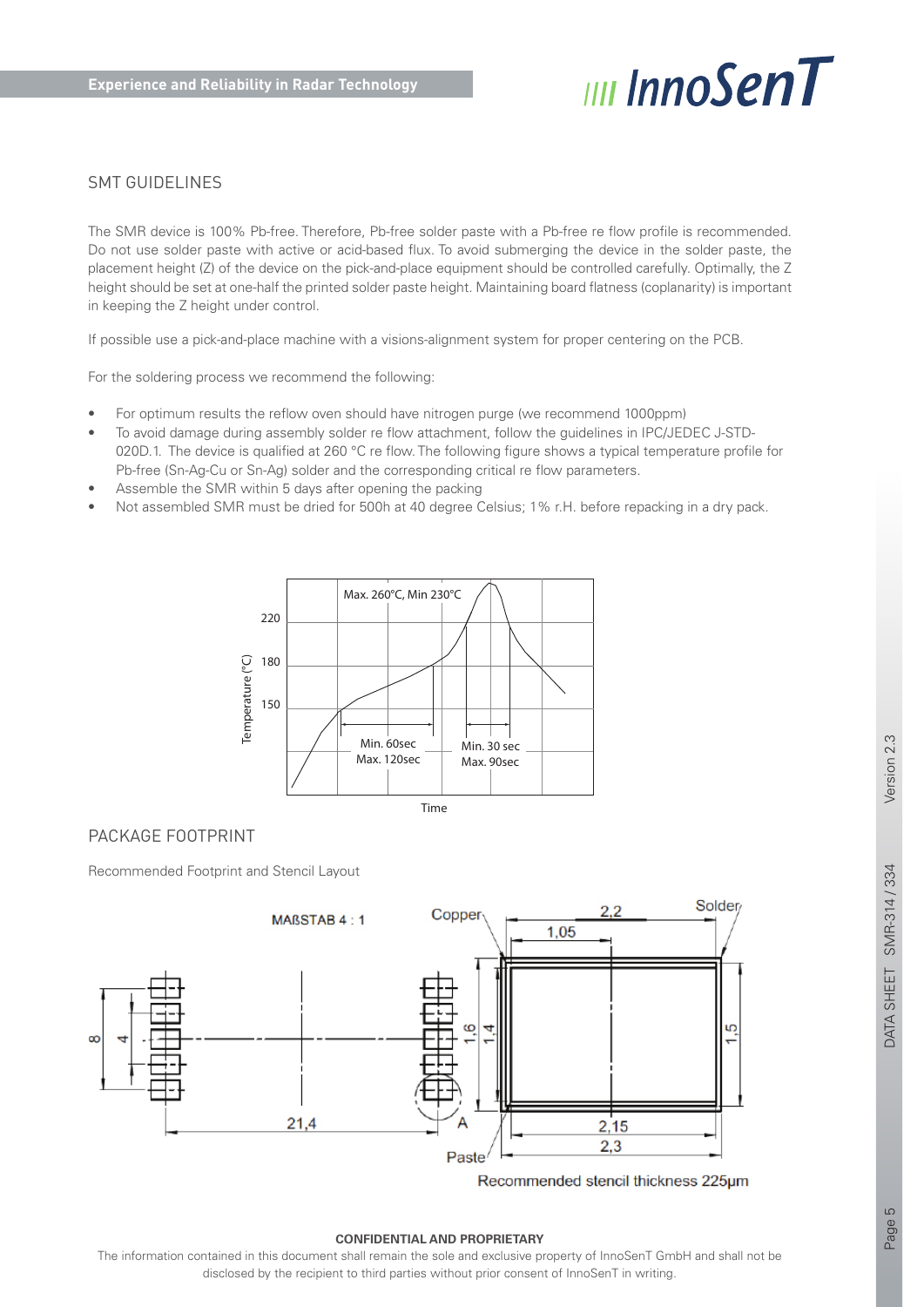

# HANDLING PRECAUTIONS

To avoid damage to the devices, care should be exercised during handling. Proper Electrostatic Discharge (ESD) precautions should be observed at all stages of storage, handling, assembly, and testing.

#### ESD INTEGRITY

ESD Robustness HBM = +/- 1kV according to ANSI/ESDA/JEDEC JS-001 (R = 1.5kOhm, C = 100pF) for Electrostatic Discharge Sensitivity Testing, Human Body Model (HBM)-Component Level; CDM = +/- 500V according to JEDEC JESD22-C101 Field-Induced Charged Device Model (CDM), Test Method for Electrostatic-Discharge-Withstand Thresholds of Microelectronic Components.

#### MSL RATING

The device has an MSL rating of Level 1. To determine this rating, preconditioning was performed to the device per the Pb-free solder profile defined within IPC/JEDEC J-STD-020C.

#### TAPE OF SMR-314/334

The SMR-314/334 will be delivered on tape with a width of 32mm.



Labeling



**SMR-3X4**

#### **CONFIDENTIAL AND PROPRIETARY**

The information contained in this document shall remain the sole and exclusive property of InnoSenT GmbH and shall not be disclosed by the recipient to third parties without prior consent of InnoSenT in writing.

Version 2.3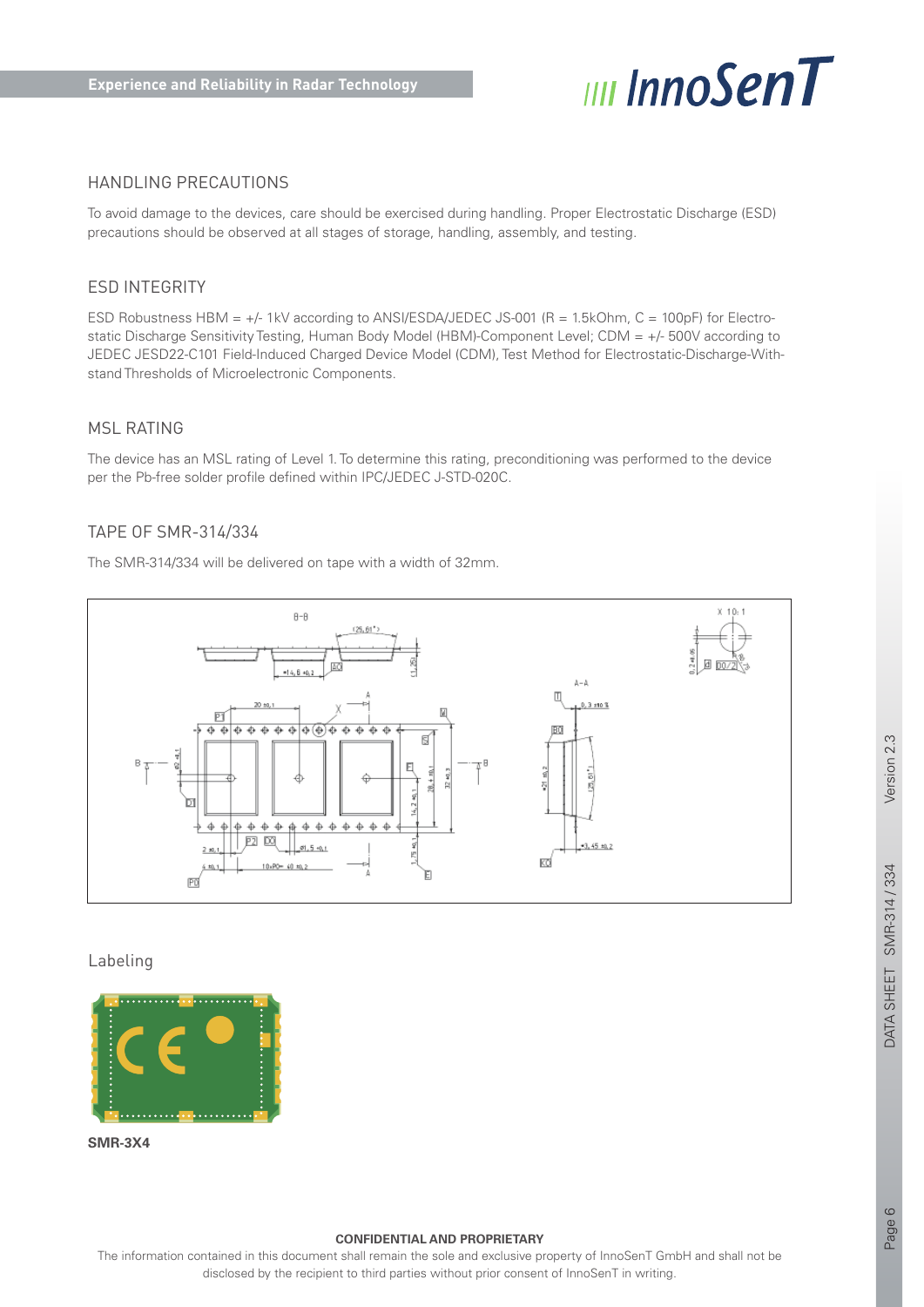

# Annex A

The information that will be given below is only a rough overview; for details please contact the local approval agencies. An overview over the frequency bands in Europe can also be found in the REC 70-03 (Annex 6) which is available under www.ero.dk

# Frequency Bands in Europe

Generally the SMR-3X4 standard version can be used for all countries in Europe.



# Frequency Bands in US FCC 15.249



#### **FCC approval**

This device complies with Part 15 of the FCC Rules and with RSS-310 of Industry Canada. Operation is subject to the following two conditions:

- (1) this device may not cause harmful interference, and
- (2) this device must accept any interference received, including interference that may cause undesired operation.

Warning: Changes or modifications made to this equipment not expressly approved by InnoSenT GmbH may void the FCC authorization to operate this equipment.

Manufacturers of mobile or fixed devices incorporating SMR-3X4 modules are authorized to use the FCC Grants and IC Certificates of the SMR-3X4 modules for their own final products according to the conditions referenced in these documents. In this case, the FCC label of the module shall be visible from the outside, or the host device shall bear a second label stating "Contains FCC ID: UXS-SMR-3X4"

Le présent appareil est conforme aux CNR d'Industrie Canada applicables aux appareils radio exempts de licence. L'exploitation est autorisée aux deux conditions suivantes:

(1) l'appareil ne doit pas produire de brouillage, et

(2) l'utilisateur de l'appareil doit accepter tout brouillage radioélectrique subi, même si le brouillage est susceptible d'en compromettre le fonctionnement.

#### NOTICE:

Changes or modifications made to this equipment not expressly approved by (manufacturer name) may void the FCC authorization to operate this equipment.

#### **CONFIDENTIAL AND PROPRIETARY**

The information contained in this document shall remain the sole and exclusive property of InnoSenT GmbH and shall not be disclosed by the recipient to third parties without prior consent of InnoSenT in writing.

Page 7